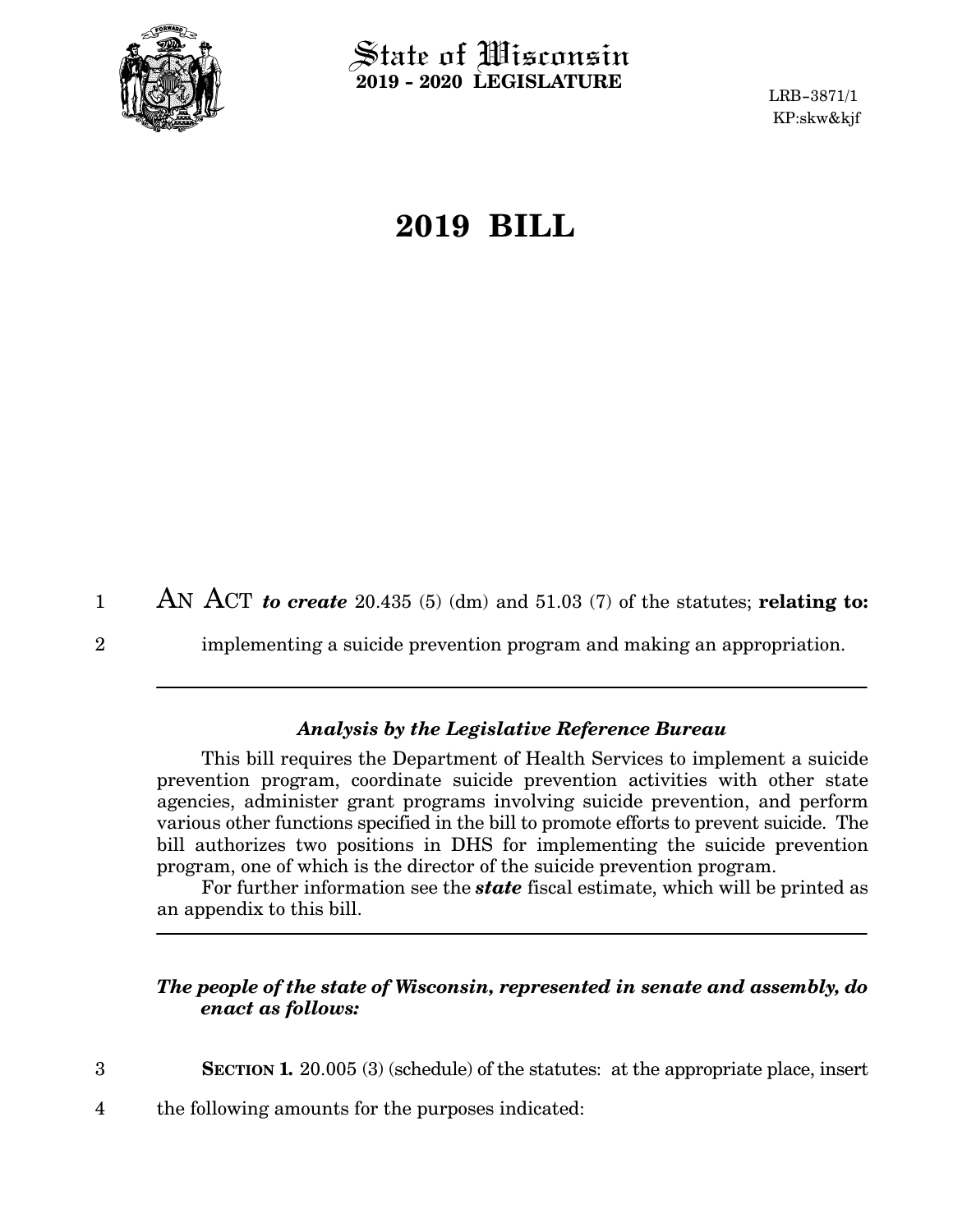2019 - 2020 Legislature - 2 -  $\,$ 

 $\begin{array}{c} \text{LRB-3871/1}\ \text{KP:skw\&kjf} \end{array}$  **BILL** SECTION 1

**2019-20 2020-21**

| $\mathbf{1}$            | 20.435 Health services, department of                                               |
|-------------------------|-------------------------------------------------------------------------------------|
| $\overline{2}$          | (5)<br>MENTAL HEALTH AND SUBSTANCE ABUSE SERVICES                                   |
| $\boldsymbol{3}$        | Statewide suicide prevention<br>(dm)                                                |
| $\overline{\mathbf{4}}$ | 250,000<br><b>GPR</b><br>250,000<br>A<br>program                                    |
| $\overline{5}$          | <b>SECTION 2.</b> 20.435 $(5)$ (dm) of the statutes is created to read:             |
| 6                       | 20.435 (5) (dm) Statewide suicide prevention program. The amounts in the            |
| 7                       | schedule for implementing the suicide prevention program under s. 51.03 (7).        |
| 8                       | <b>SECTION 3.</b> 51.03 (7) of the statutes is created to read:                     |
| 9                       | 51.03 (7) (a) The department shall implement a suicide prevention program           |
| 10                      | that creates public awareness for issues relating to suicide prevention, builds     |
| 11                      | community networks, and conducts training programs on suicide prevention for law    |
| 12                      | enforcement personnel, health care providers, school employees, and other persons   |
| 13                      | who have contact with persons at risk of suicide.                                   |
| 14                      | (b) As part of the suicide prevention program under this subsection, the            |
| 15                      | department shall do all of the following:                                           |
| 16                      | 1. Coordinate suicide prevention activities with other state agencies.              |
| 17                      | 2. Provide educational activities to the general public relating to suicide         |
| 18                      | prevention.                                                                         |
| 19                      | 3. Provide training to persons who routinely interact with persons at risk of       |
| 20                      | suicide, including training on recognizing persons at risk of suicide and referring |
| 21                      | those persons for appropriate treatment or support services.                        |
| 22                      | 4. Develop and carry out public awareness and media campaigns in each county        |
| 23                      | targeting groups of persons who are at risk of suicide.                             |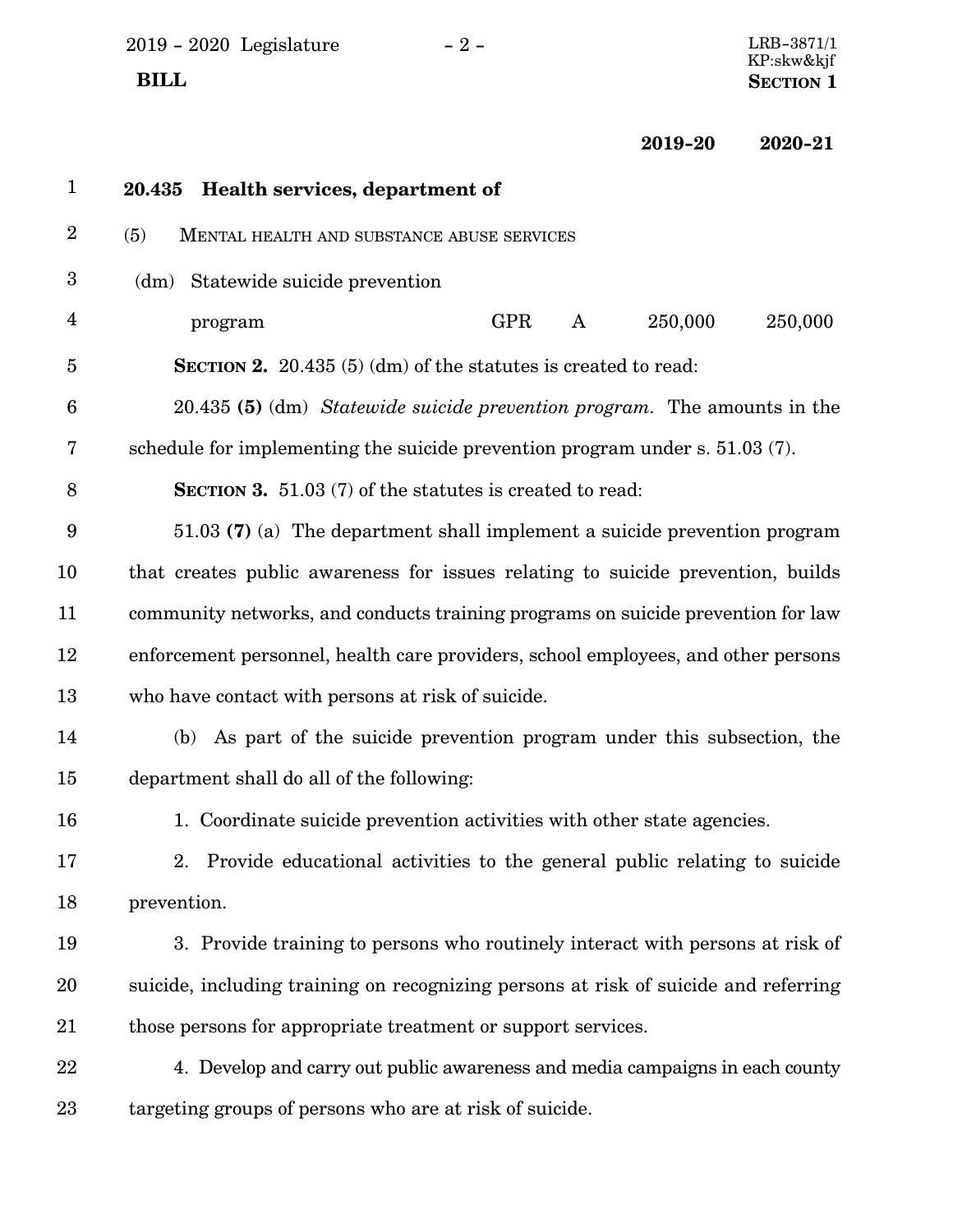$2019 - 2020$  Legislature  $-3 -$ 

5. Enhance crisis services relating to suicide prevention.

6. Link persons trained in the assessment of and intervention in suicide with schools, public community centers, nursing homes, and other facilities serving persons most at risk of suicide. 2 3 4

5

6

1

7. Coordinate the establishment of local advisory groups in each county to support the efforts of the suicide prevention program under this subsection.

8. Work with groups advocating suicide prevention, community coalitions, managers of existing crisis hotlines that are nationally accredited or certified, and staff members of mental health agencies in this state to identify and address the barriers that interfere with providing services to groups of persons who are at risk of suicide, including elderly persons, Native Americans, youths, and residents of rural communities. 7 8 9 10 11 12

9. Develop and maintain an Internet site with links to appropriate resource documents, suicide hotlines that are nationally accredited or certified, credentialed professional personnel, state and local mental health agencies, and appropriate national organizations. 13 14 15 16

10. Review current research on data collection for factors related to suicide and develop recommendations for improved systems of surveillance for suicide and uniform collection of data related to suicide. 17 18 19

- 11. Develop and submit proposals for funding from federal government agencies and nongovernmental organizations. 20 21
- 22

12. Administer grant programs involving suicide prevention.

13. By January 1, 2021, and by January 1 of each year thereafter, submit a report to the appropriate standing committees of the legislature under s. 13.172 (3) 23 24